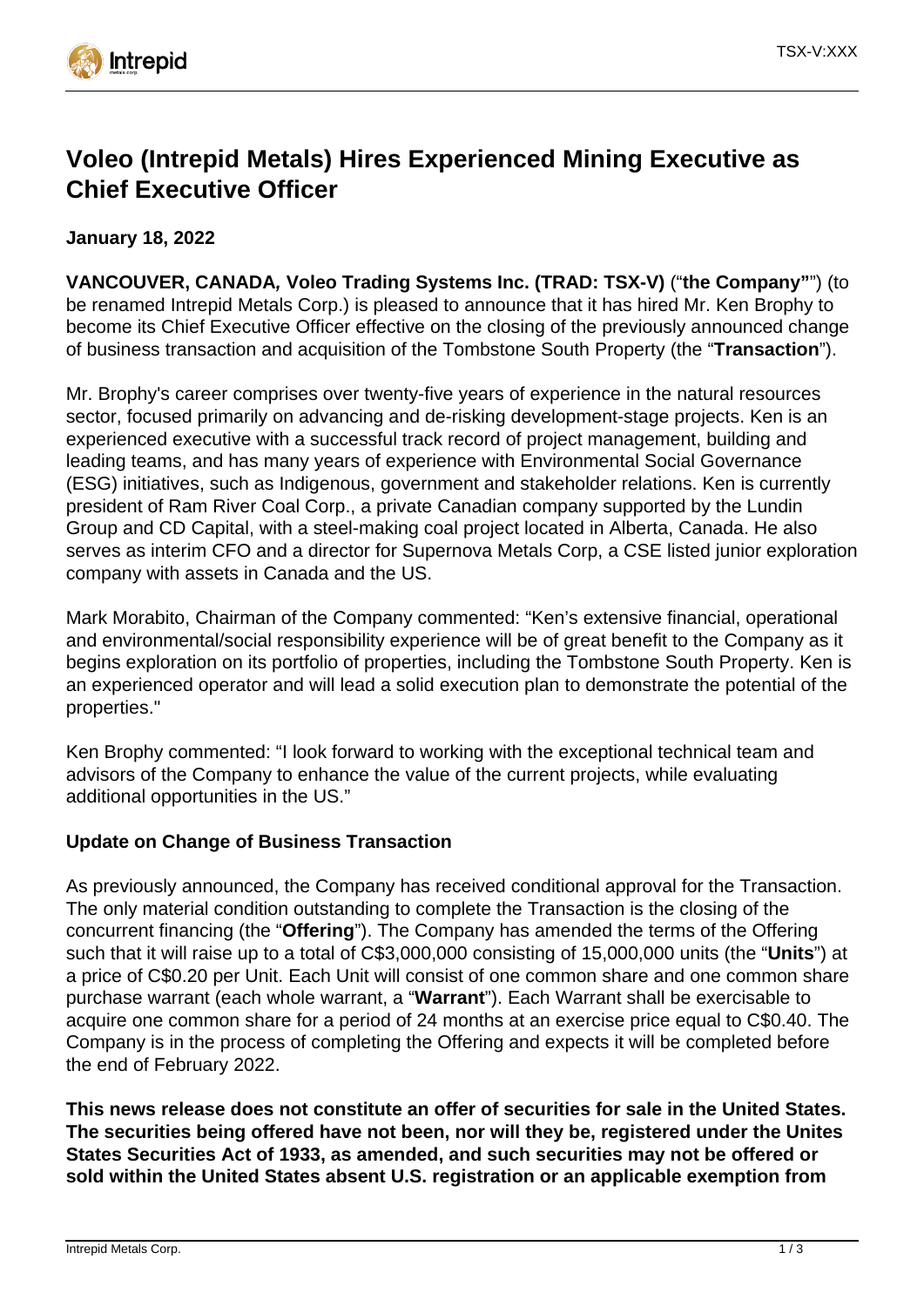

#### **U.S. registration requirements.**

### **Additional Information**

Trading in the common shares of the Company on the Exchange will remain halted until such times as the requirements of the Exchange are met.

Completion of the Transaction is subject to a number of conditions, including but not limited to, Exchange acceptance and if applicable, disinterested shareholder approval. Where applicable, the Transaction cannot close until the required shareholder approval is obtained. There can be no assurance that the transaction will be completed as proposed or at all.

Investors are cautioned that, except as disclosed in the management information circular or filing statement to be prepared in connection with the Transaction, any information released or received with respect to the Transaction may not be accurate or complete and should not be relied upon. Trading in the securities of Voleo Trading Systems Inc. should be considered highly speculative.

The TSX Venture Exchange Inc. has in no way passed upon the merits of the proposed transaction and has neither approved nor disapproved the contents of this news release.

## **About Voleo Trading Systems Inc./Intrepid Metals Corp.**

For more information on the Company, please visit [www.intrepidmetals.com.](https://www.newsfilecorp.com/redirect/aVzzzhoV25)

# **ON BEHALF OF THE VOLEO BOARD**

#### **"Mark Morabito" Chair**

For further information, please contact:

Investor Relations +1-604-681-8030 [investor.relations@myvoleo.com](mailto:investor.relations@myvoleo.com)

#### **Cautionary Note Regarding Forward-Looking Information**

Certain statements contained in this release constitute forward-looking statements and forwardlooking information (collectively referred to herein as "forward-looking statements") within the meaning of applicable Canadian securities laws. Such forward-looking statements relate to: (i) removal of conditions relating to the completion of the Transaction; (ii) completion of the Offering; and (iii) receipt of TSXV approval of the Transaction.

All statements other than statements of historical fact may be forward-looking statements. Such forward-looking statements are often, but not always, identified by the use of words such as "anticipate", "budget", "plan", "estimate", "expect", "forecast", "may", "will", "project", "potential",